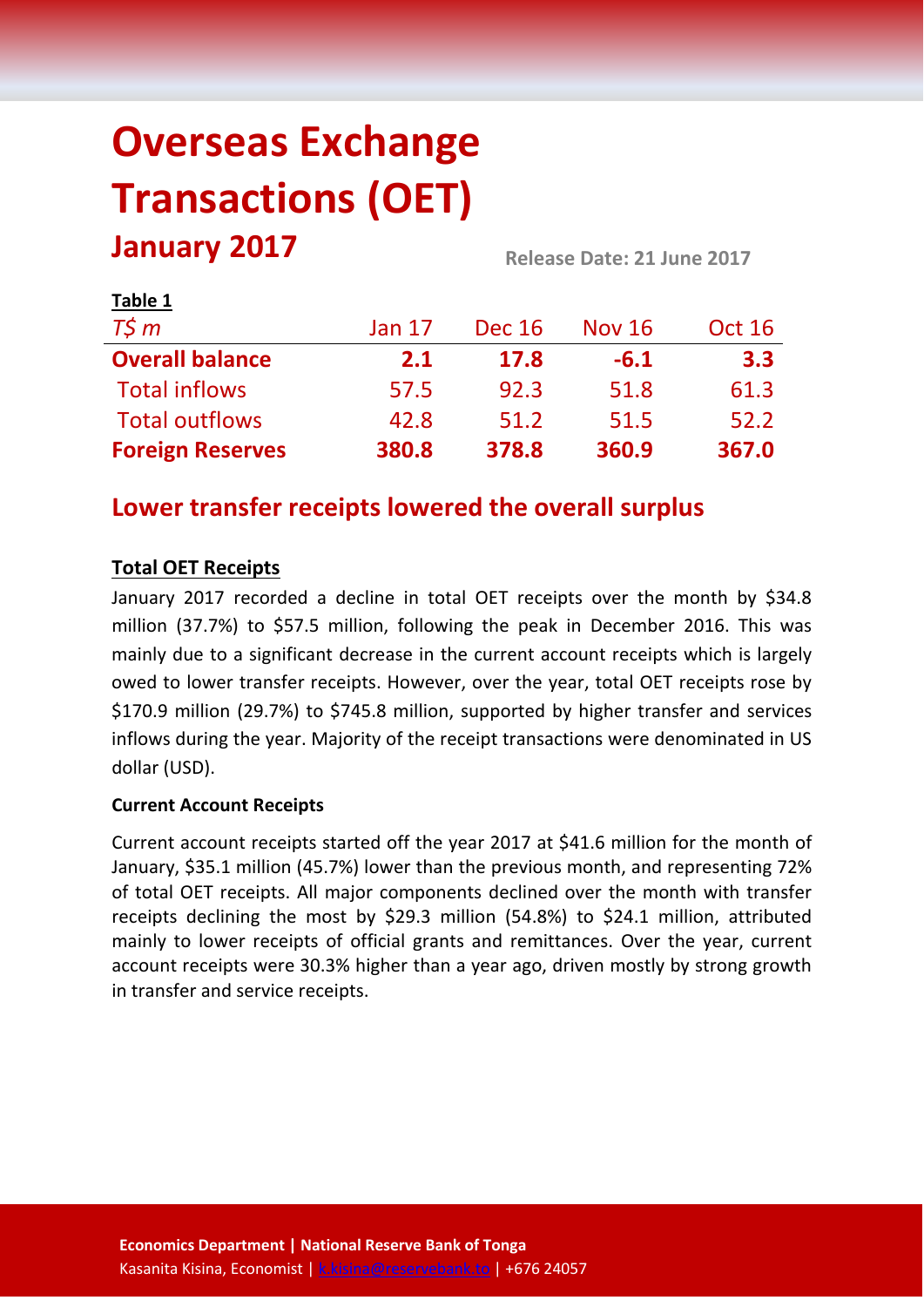Transfer receipts fell over the month of Janauary 2017 by \$29.3 million (54.8%), after peaking in December 2016 at \$53.4 million. This was driven by \$15.6 million drop in official transfers to only \$2.4 million and a \$8.4 million drop in private transfers to \$20.4 million, due to the end of the Christmas festivities last month. Over the year ended January 2017, transfer receipts rose to \$387.0 million, which was 32.4% higher than the previous year.

Service receipts also fell over the month by \$3.8 million (20.8%) to \$14.4 million as both travel and other services declined by \$2.8 million (21.9%) and \$1.0 million (18.3%) respectively. This coincided with a fall in international arrivals by 38.7% marking the end of the Christmas holidays. Over the

year ended January 2017, service receipts rose by \$34.8 million (26.9%) to \$164.1 million reflecting a strong services sector during the year.

Export receipts also declined over the month of January by \$1.6 million (42.6%) to \$2.2 million, with agricultural export proceeds falling by \$1.7 million (58.3%) and receipts from other exported goods falling by \$0.1 million (33.7%). Proceeds from the export of fisheries and other marine

products however, rose by \$0.2 million (27.6%) over the month. On year ended terms, export receipts rose by \$7.2 million (48.5%) to \$22.2 million, attributed mainly to a rise in proceeds from the export of agricultural, fisheries and other marine products. The more favourable weather conditions during the year supported the improvement in export receipts.

#### **Financial Account & Capital Account Receipts**

Contributing to the lower OET receipts was the decline in capital account receipts which fell by \$0.8 million over the month to \$1.1 million, largely due to lower official and private grants for investment purposes. Financial account receipts however, on the other hand, slightly rose by \$1.1 million (8.2%) to \$14.8 million mainly due to non-resident direct investment in resident enterprises and Tongan residents' higher withdrawal of funds from their foreign currency accounts overseas. Over the year, capital account receipts rose by 82.8% due mainly to higher private capital transfers



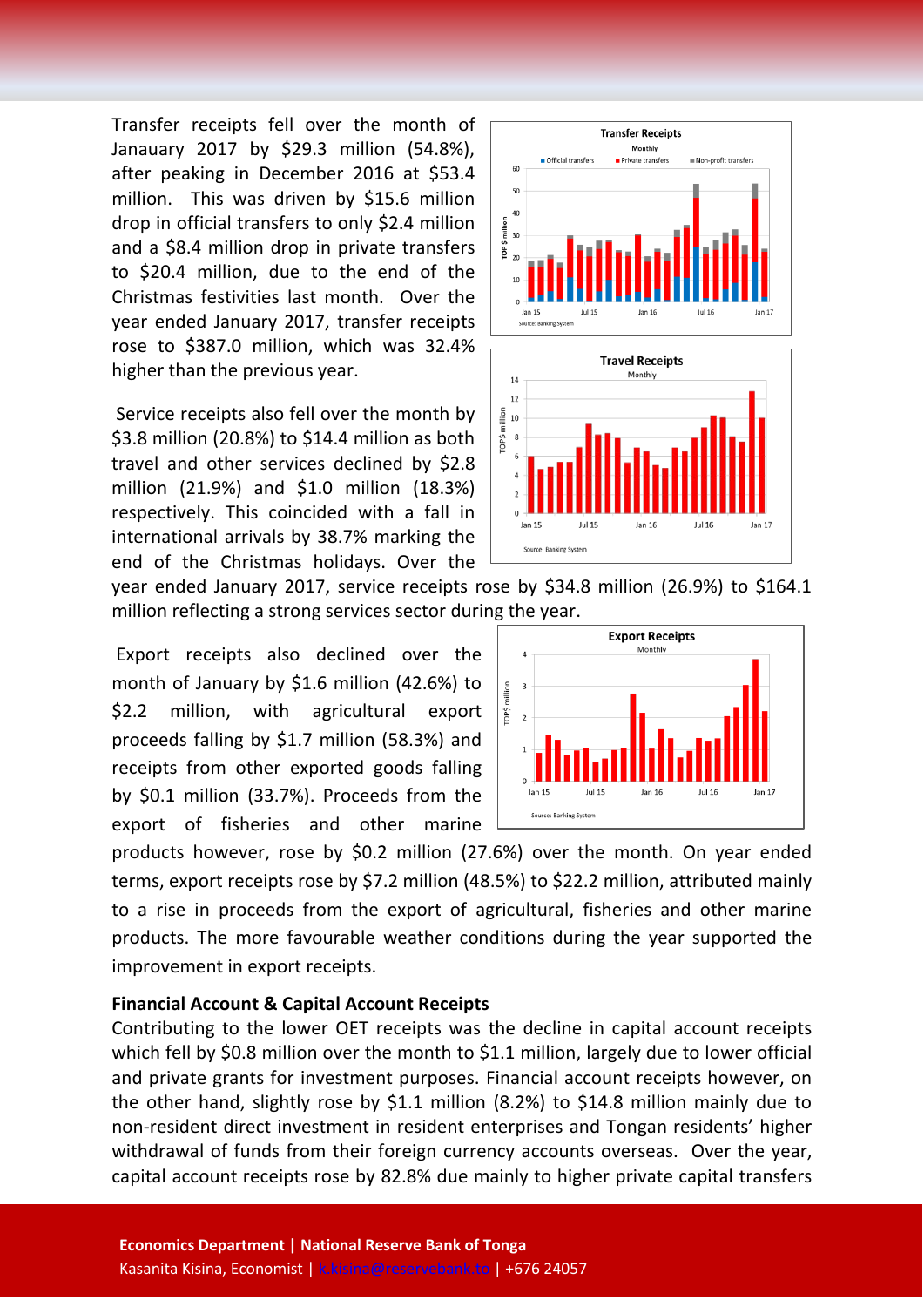while financial account receipts declined by 1.2% to \$112.3 million, attributed largely to the purchase of shares in resident enterprises.

### **Total OET Payments**

Total OET payments fell by \$8.4 million (16.4%) in January 2017 to \$42.8 million, driven mostly by lower import payments compared to the previous month. In year ended terms however, total OET payments continued to rise by \$74.4 million (13.9%) to \$610.8 million due mainly to higher import and service payments.

#### **Current Account Payments**

Current account payments were \$7.2 million (14.7%) lower in January 2017 compared with the previous month, falling to \$41.5 million and representing 93.5% of total OET payments. Lower import and service payments for the month drove the overall decline in current account payments. Over the year, current account

payments increased by \$80.9 million (16.5%) to \$570.8 million owing to higher import payments.

Import payments for January 2017 fell by \$4.9 million (15.8%) to \$26.0 million. All categories of import payments declined except for payments for importing of vehicles. Wholesale and retail import payments decreased the most by \$3.4 million, oil payments fell by \$1.0 million which were partly offset by the slight increase in payments of vehicle imports. In year-ended terms, import payments



rose by \$33.2 million (10.7%) at the end of January 2017 to \$344.1 million, and accounted for 56.3% of total OET payments. This was largely contributed by higher payments for construction materials imports which coincided with the on-going construction works that are in progress, and supported by the tax exemption in some of the constructions materials. The rise in payments for imported vehicles corresponded with the increase in vehicle registrations' by 783 registrations and the rise in payments for wholesale and retail goods was consistent with the increase in container registration's by 1,049 registrations.

Service payments fell by \$2.2 million (18.1%) to \$10.0 million over the month, underpinned by lower payments for government and professional business services. Over the year, service payments were \$29.9 million (27.3%) higher than the previous year due mainly to higher payments for professional and travel services.

Primary income payments slightly declined over the month of January 2017 by \$0.3 million (32.3%) to \$0.6 million attributed mainly to lower payments of employees'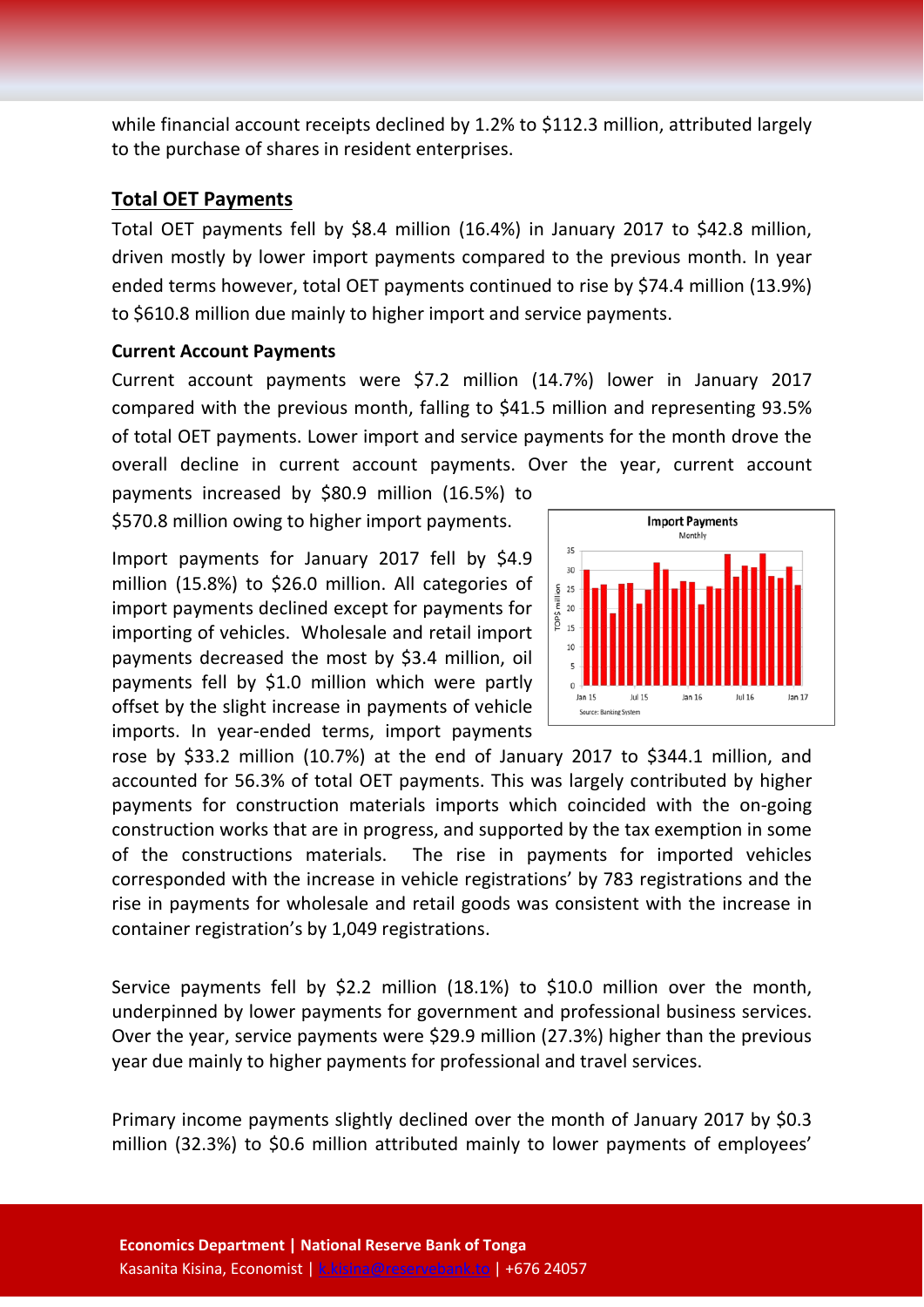compensations and other primary income. However, over the year it rose to \$24.2 million by \$8.0 million (49.0%).

On the other hand, transfer payments slightly increased by \$0.2 million (4.2%) over the month of January 2017 to \$0.6 million attributed mainly to lower payments of non-profit transfers. Over the year, it rose to \$63.1 million by \$9.8 million (18.5%).

#### **Capital & Financial Account Payments**

Capital payments for January 2017 slightly rose by \$0.2 million compared to NIL capital payments in the previous month, underpinned by residents purchasing property overseas. However, over the year it dropped by \$2.9 million (50.7%) to \$2.8 million. Financial account payments fell by \$1.4 million (54.2%) over the month to \$1.1 million due mainly to less external loan payments. Over the year, it declined also by \$3.5 million due mainly to lower loan repayments which were partly offset by a rise in direct investment payments.

#### **Overall Balance & Foreign reserves**

The overall balance of OET for January 2017 was a surplus of \$2.1 million, \$15.7 lower than the large surplus of \$17.8 million in the previous month. This resulted in a rise in the foreign reserves to \$380.8 million in January 2017, sufficient to cover  $7.2<sup>1</sup>$  $7.2<sup>1</sup>$  $7.2<sup>1</sup>$  months of imports, and well above the NRBT's minimum range of 3-4 months of imports. The outlook for foreign reserves is to remain comfortably above the minimum range, given the expectation of ongoing remittance receipts and other assistance from donor partners. However, delays to the inflow of these funds may pose a risk to the outlook.





<span id="page-3-0"></span> $1$  Method of calculation changed in February 2017 to include imports of both goods and services (previous method used imports of goods only)